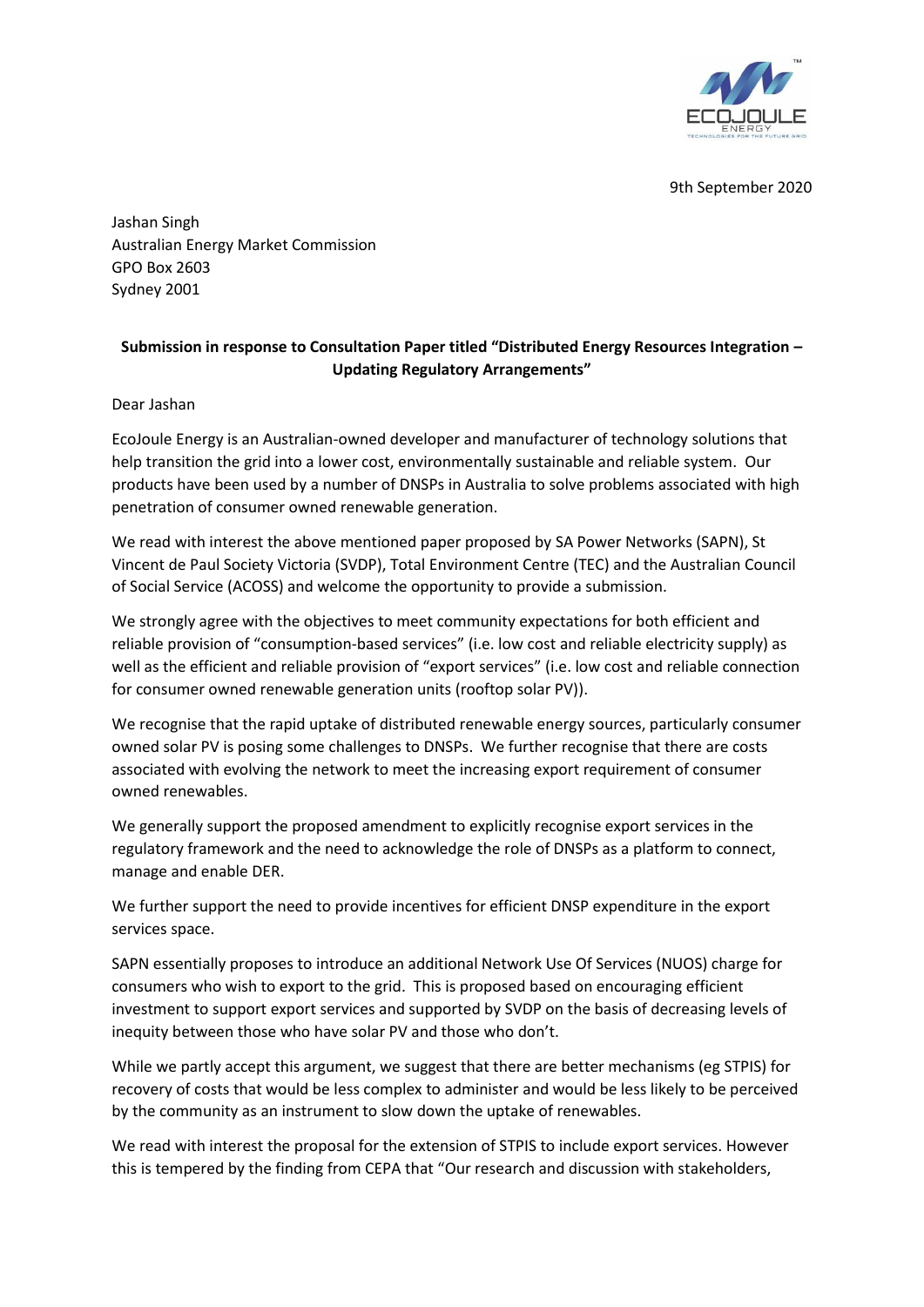

indicates that while there is a range of metrics available these currently lack accuracy and robustness".

We suggest that this drawback is simply and efficiently removed by using **voltage magnitude as a metric.**

To explain, the AEMC no doubt understands that the biggest barrier limiting the increased penetration of consumer owed renewables is the issue of voltage management i.e. rooftop PV's exporting into the grid may push up the grid voltage, potentially requiring network augmentation.

Surveys by the UNSW and the University of Wollongong over many years show that the average voltages across the NEM are well in excess of the nominal 230V level, often in the region of 245V or more. This of course decreases the voltage margin available for the connection of consumer owned solar PV.

The high voltages delivered to consumers, results in not only renewable integration problems but also:

- 1. Energy wastage on a wide scale due to supplying consumer appliances at well above rated voltages. This energy wastage translates directly into higher than necessary bills for all consumers. System wide studies both in Australia and abroad show that for every percentage decrease in voltage there is on average a 0.7% decrease in energy (the so called Conservation Voltage Reduction effect).
- 2. Reduced lifetime of consumer appliances. Many appliances are designed for Europe 220V and are being supplied with in excess of 245V. This has a significant negative impact on appliance lifetime as shown by studies in Australia and abroad.
- 3. The energy wastage results in higher than necessary greenhouse gas emissions.
- 4. The higher than necessary energy consumption also translates to a higher than necessary system peak demand. United Energy in Victoria recently responded to a RERT events by lowering its overall system voltage to close to 230V during the event (without the minimum voltage to any consumers falling below minimum thresholds).

Our calculations (which we are happy to share) show that a NEM wide introduction of a voltage metric in STPIS, leading to a reduction in system voltage to nominal (230V) levels, would conservatively save every NEM consumer an average of \$210 per annum with a project payback of a few months.

This would result in:

- a net reduction in the cost of electricity to all consumers
- an inherent incentive (through the STPIS voltage metric) for DNSPs to support export services
- no need to introduce another tariff
- no potential community push back on an additional tariff
- no potential push back that the tariff discourages renewable uptake.

The STPIS is a proven successful mechanism for delivering sustainable reliability benefits to customers. It is proposed that quality of supply measure for voltage be included within the existing STPIS framework. The existing STPIS scheme contains a section titled "4 Quality of supply component". The quality of supply parameters within this section 4.1 are not yet determined. Our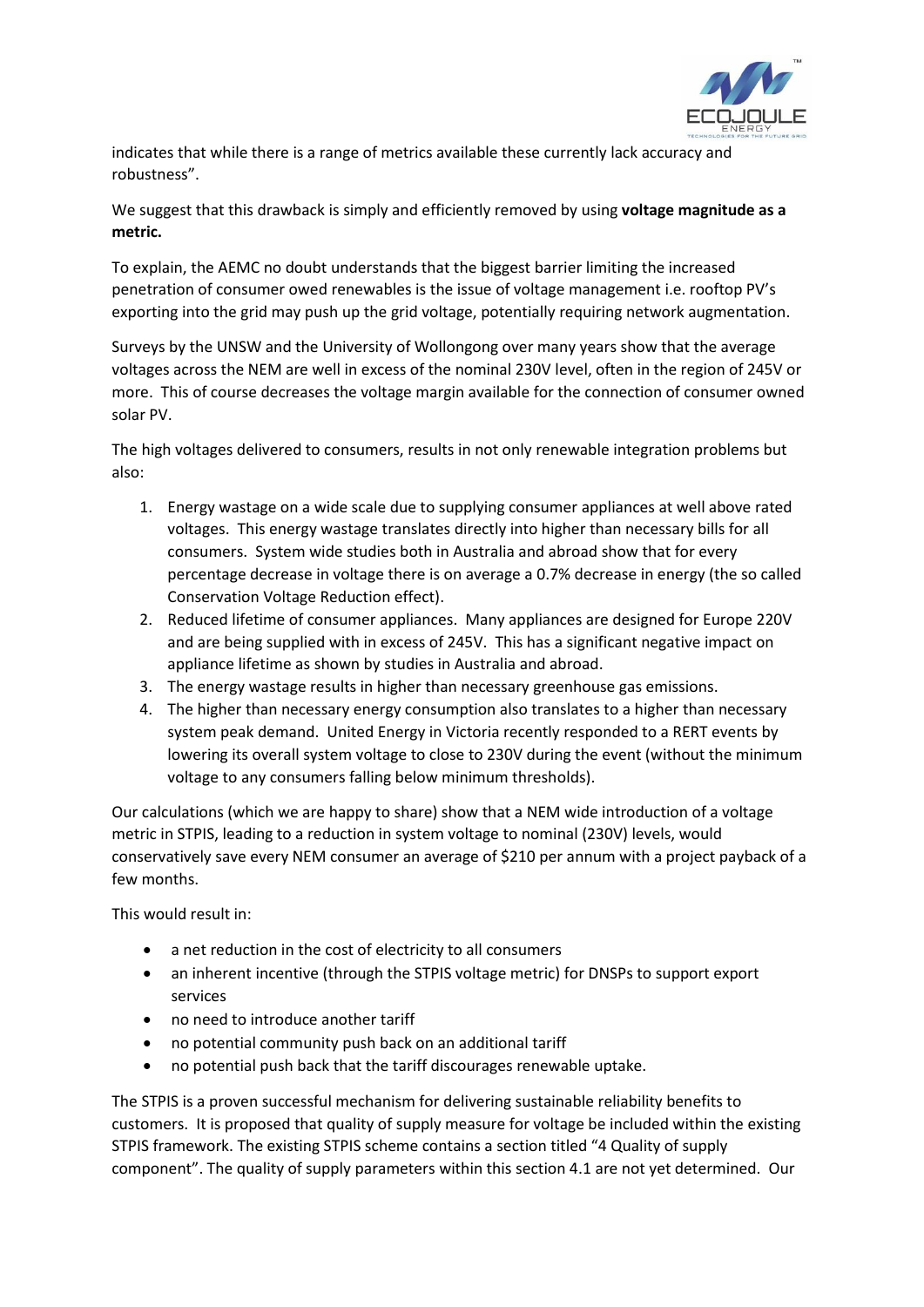

proposal is to include a voltage magnitude metric to this section. The current STPIS 'cap and collar' on revenue could potentially be maintained.

We suggest that the specific voltage metrics and incentives be determined by the AEMC and AER through analysis and consultation with various stakeholders and experts. We propose that the metric be developed to maximise total consumer benefit including solar PV/DER integration, energy/bill reduction and consumer appliance longevity. We suggest that this metric could be quite simple.

Voltage magnitude data would be relatively simple and cost effective to obtain from smart meter data. Furthermore, additional low-cost voltage measurement devices could be strategically deployed if smart meter penetration levels were not statistically robust.

This simple change to the existing STPIS scheme would greatly assist to solve renewable integration problems and deliver significant electricity bill savings to consumers.

We have provided responses to specific questions in the report in the Appendix. Please don't hesitate to contact the undersigned should you have any questions on this submission.

Your faithfully

give

Dr. Mike Wishart, CPEng, RPEQ CEO E: [mike.wishart@ecojoule.com](mailto:mike.wishart@ecojoule.com) 

M: 0425613429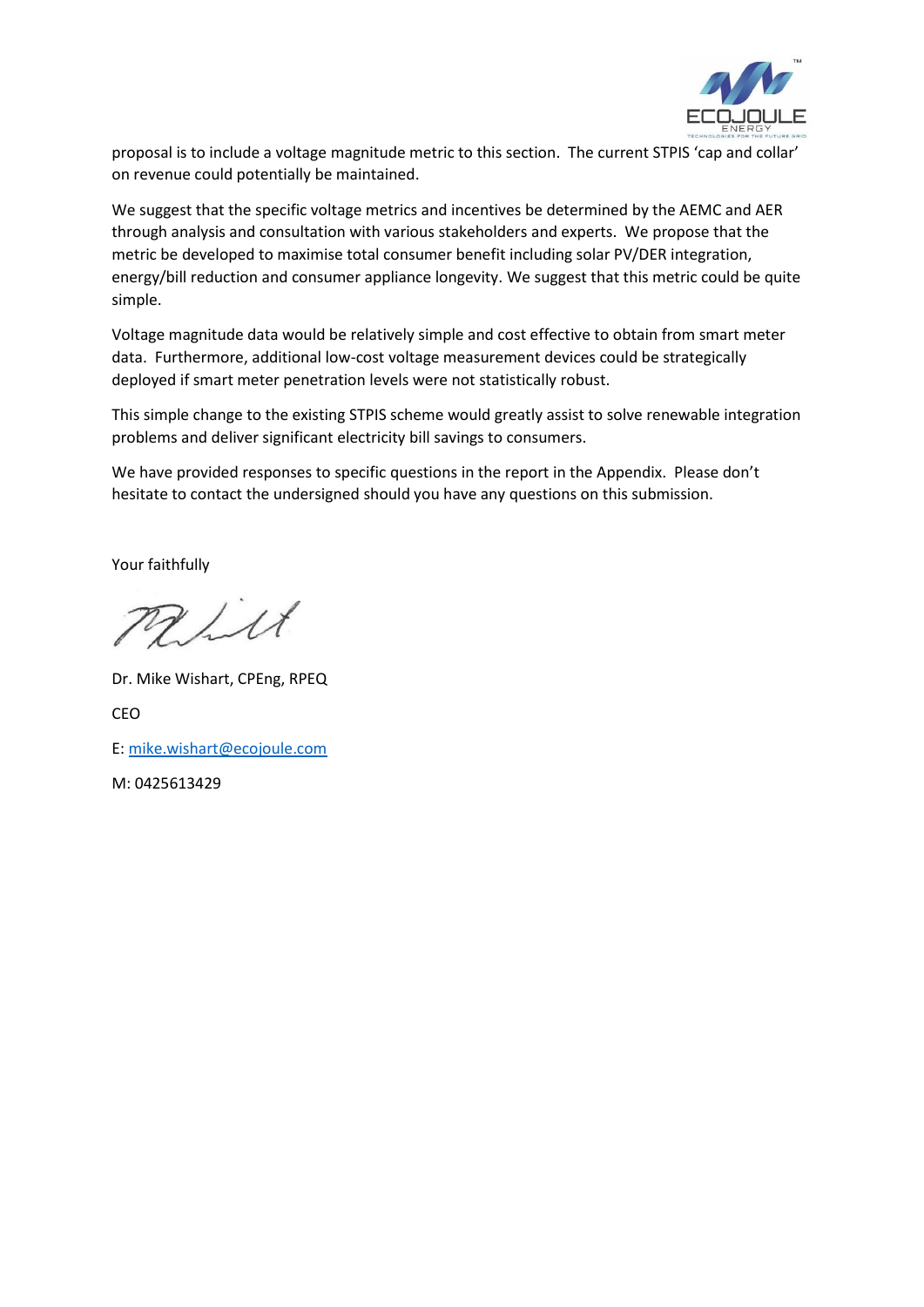

### **APPENDIX: RESPONSES TO QUESTIONS IN THE REPORT**

#### QUESTION 1: APPROACH TO RULE CHANGE ASSESSMENT

- 1. Is the assessment framework, specifically the criteria outlined above, appropriate for considering the proposed rule changes? YES
- 2. Are there any other relevant considerations that should be included in the assessment framework?

### YES

## QUESTION 2: DEFINITIONAL ISSUES & QUESTION 3: PROPOSED CHANGES TO **DEFINITIONS**

WE HAVE NO PARTICULAR EXPERTISE OR OPINIONS ON DEFINITIONS

### QUESTION 4: OBLIGATIONS ON DNSPS

- 1. Should the NER be amended to impose obligations on DNSPs to provide export services as proposed?
	- Yes
- 2. Would it be appropriate to impose obligations on DNSPs to consider network planning solutions in relation to DER integration?
	- a. Is there a need for the introduction of specific arrangements to guide network planning and investment decisions around additional DER hosting capacity?
	- No, we think the introduction of a voltage magnitude metric in STPIS is sufficient
	- b. Do you consider that a net market benefit test is a useful way to guide DNSP network planning and investment for export services?
		- No, we are concerned that this may be cumbersome to administer in practice

3. Should a principle for the allocation of export capacity in the NER be introduced? If so, what principle should be included?

No, a more effective instrument would be a STPIS voltage magnitude metric

### QUESTION 5: EFFICIENCY INCENTIVES

- 1. If 'distribution services' expressly include export services, are there any regulatory barriers to adapting existing incentive schemes to export services? No
- 2. Should the STPIS be extended to export services or is a new incentive scheme required? Yes, but the metric should be focussed on voltage magnitude
- 3. If the STPIS or a new incentive scheme is to apply to export services: a.What are the practical challenges of designing relevant performance measures and collecting robust data? Can these challenges be overcome over time?

If the metric is based on voltage magnitude there are no major challenges. Accuracy of smart meters is already sufficient. In areas with low penetration of smart meters a statistical approach may be required.

b.Should the details of the scheme be prescribed in the NER or is it appropriate for the AER to design the scheme?

We think the AER could design the scheme

c.Are there any additional factors the AER should be required to take into account (eg, under NER clause 6.6.2 relating to the STPIS)?

As mentioned, we suggest voltage magnutide be used as the primary metric.

d.Do export service standards (to meet customer expectations) need to be established to set a performance 'baseline' for the incentive scheme?